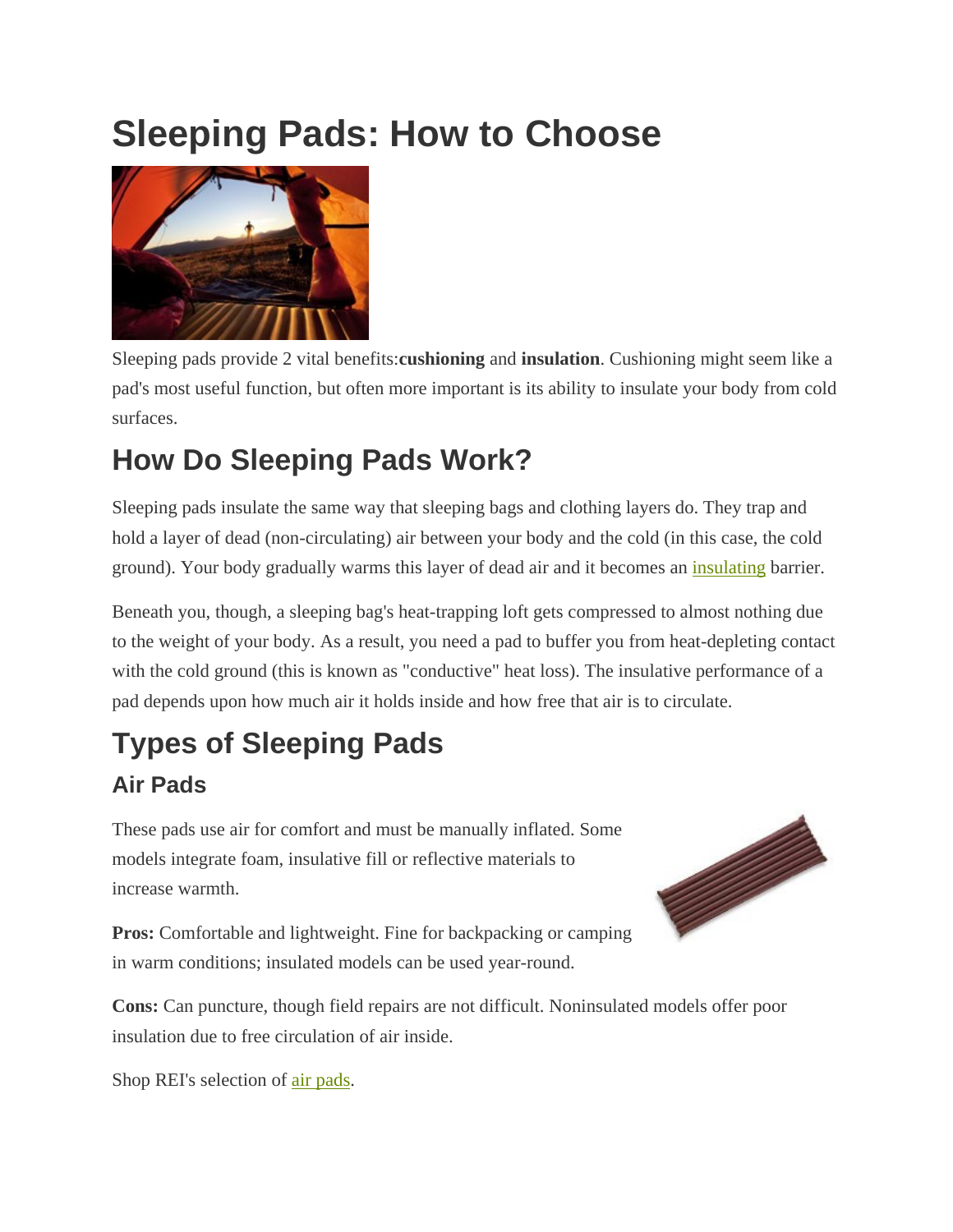#### **Self-inflating Pads**

Pioneered by Therm-a-Rest<sup>®</sup> pads, these offer a combination of open-cell foam insulation and air. Open the pad's valve and air fills the vaccuum. These pads are wrapped in air-tight, waterproof nylon shells. Popular with backpackers, a few of the thickest models are better suited for car campers.

**Pros:** Comfortable; excellent insulation; firmness is adjustable; very compact when rolled up.

**Cons:** Heavier than simple foam pads and more expensive. Can be punctured or ripped, though field repairs are not difficult.

Shop REI's selection of self-inflating sleeping pads.

#### **Foam Pads**

These basic backpacking pads feature dense foam filled with tiny closed air cells.

**Pros:** Lightweight, inexpensive and durable; excellent insulators; won't absorb water.

**Cons:** Less comfortable. Relatively stiff and firm, so they tend to be bulky.

Shop REI's selection of foam pads.

#### **Air Mattresses**

These car-camping mattresses use air for comfort and are much thicker than foam pads. They are as close to a real bed as you can get and are usually sized to take regular sheets.

**Pros:** Very comfortable. Easy and quick to inflate with a pump. Suitable for car or boat camping, or as a guest bed at home.

**Cons:** Relatively heavy and bulky. Pump required for proper inflation. Can puncture or leak. No insulation; for mild conditions only.

Shop REI's selection of air mattresses.

### **Choose a Pad Suited to Your Style**

Your pad decision can be narrowed quickly by considering your type of travel.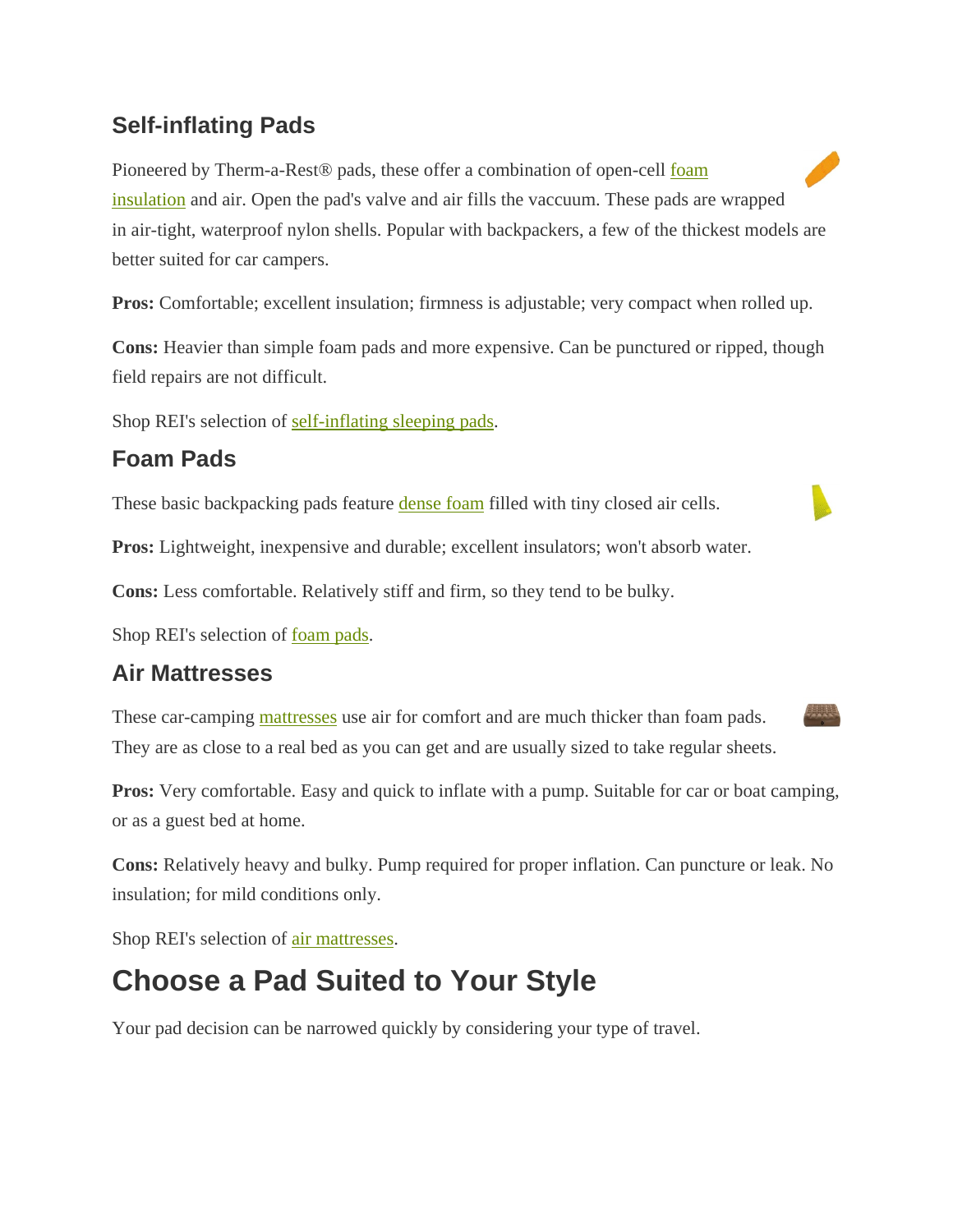- **Minimalists and long-distance hikers:** If you seek the lightest possible pad, pick a basic foam pad or a "short" or "3/4 length" of a self-inflating or air-pad model. Low weight and a small packed size override all other concerns.
- **Backpackers:** If you prefer a bit more comfort, compare pads with greater thicknesses and durability. The tradeoff, of course, is a moderate increase in weight.
- **Family campers, boat campers, car campers:** For you, size and weight are not limiting factors. You are free to choose a thicker, larger mattress for more luxurious sleeping comfort.
- **Winter campers:** Camping on snow requires more insulation. REI recommends the use of 2 pads: a self-inflating or air pad atop a closed-air-cell foam pad. The foam pad adds insulation and offers insurance in case the inflatable pad is punctured.

### **Compare the Specs**

Length: At a minimum, your shoulders and hips need to fit on a pad. Regular (typically 72" long) and long (from 75" to 78") pads will insulate your legs and feet—a big plus on chilly fall and winter trips. A short or 3/4-length pad (usually 47" or 48") weighs less and packs smaller.

**Width:** Nearly every pad offers a standard width of 20". If you tend to roll around a lot, you may want a width of 25" or 30" that's found in some large sizes. Tapered designs reduce volume a bit and pack smaller.

**Women's pads:** These pads are shorter (66" is typical), with added insulation at the hips and feet where women need it most.

**R-value:** Insulation is measured according to its capacity to resist (that's the "R") heat flow. The higher a pad's R-value, the better you can expect it to insulate you from cold surfaces. The Rvalues shown on REI.com product pages are provided by the manufacturers and range from 1.0 (minimally insulated) to 9.5 (well insulated). Thicker pads generally offer higher R-values.

**Eco-friendly pads:** A growing trend is pads made with recycled foam or shell-fabric materials.

### **Try Before You Buy**

Sleeping pads come in a variety of styles, shapes and lengths. If possible, visit your nearest REI store to try out a few different pads before deciding on a single model. This will help you get a feel for: